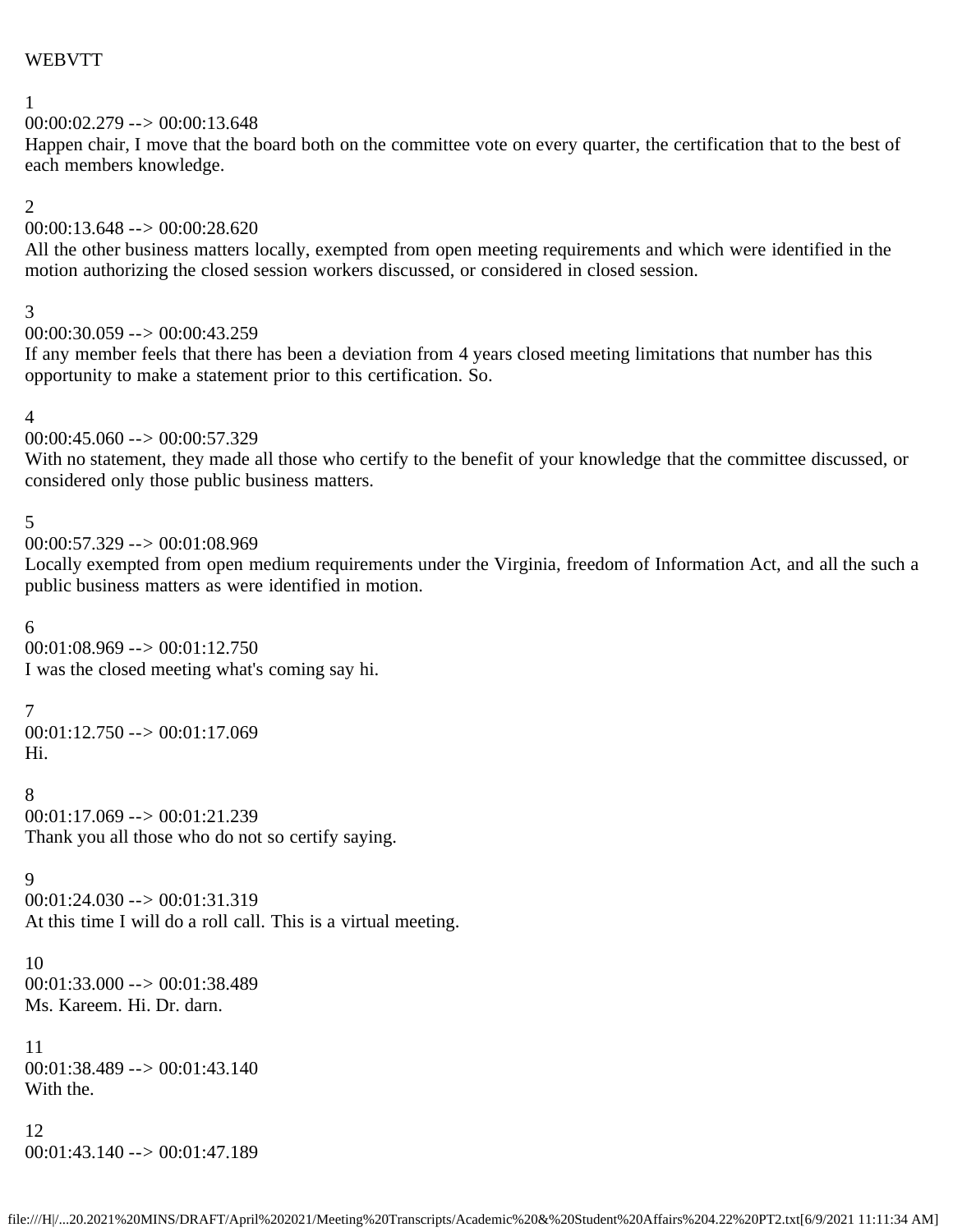Bye.

```
13
00:01:47.189 \rightarrow 00:01:50.310I believe he had to leave the meeting.
14
00:01:51.359 --> 00:01:59.310
Thank you. Mr. Richard.
15
00:01:59.310 --> 00:02:03.840
All right Thank you.
16
00:02:06.150 \rightarrow 00:02:12.870All right do we have additional.
17
00:02:12.870 --> 00:02:17.610
Information to bring items to bring to the committee.
18
00:02:17.610 \rightarrow 00:02:22.860Yes, at this time, do you do.
19
00:02:23.844 --> 00:02:24.145
Did you
20
00:02:49.344 --> 00:02:50.724
see a resolution.
21
00:02:50.969 --> 00:02:57.330
Thank you. Mr. chair again. Good. Good morning. Still.
22
00:02:57.330 --> 00:03:00.599
It is my honor.
23
00:03:00.599 --> 00:03:10.560
And to report the passing 1 of our loyal funds, controlling the Andre deal.
24
00:03:10.560 --> 00:03:13.740
Deal and I.
25
00:03:13.740 --> 00:03:19.979
And I said last week doing his memorial, we go way back.
```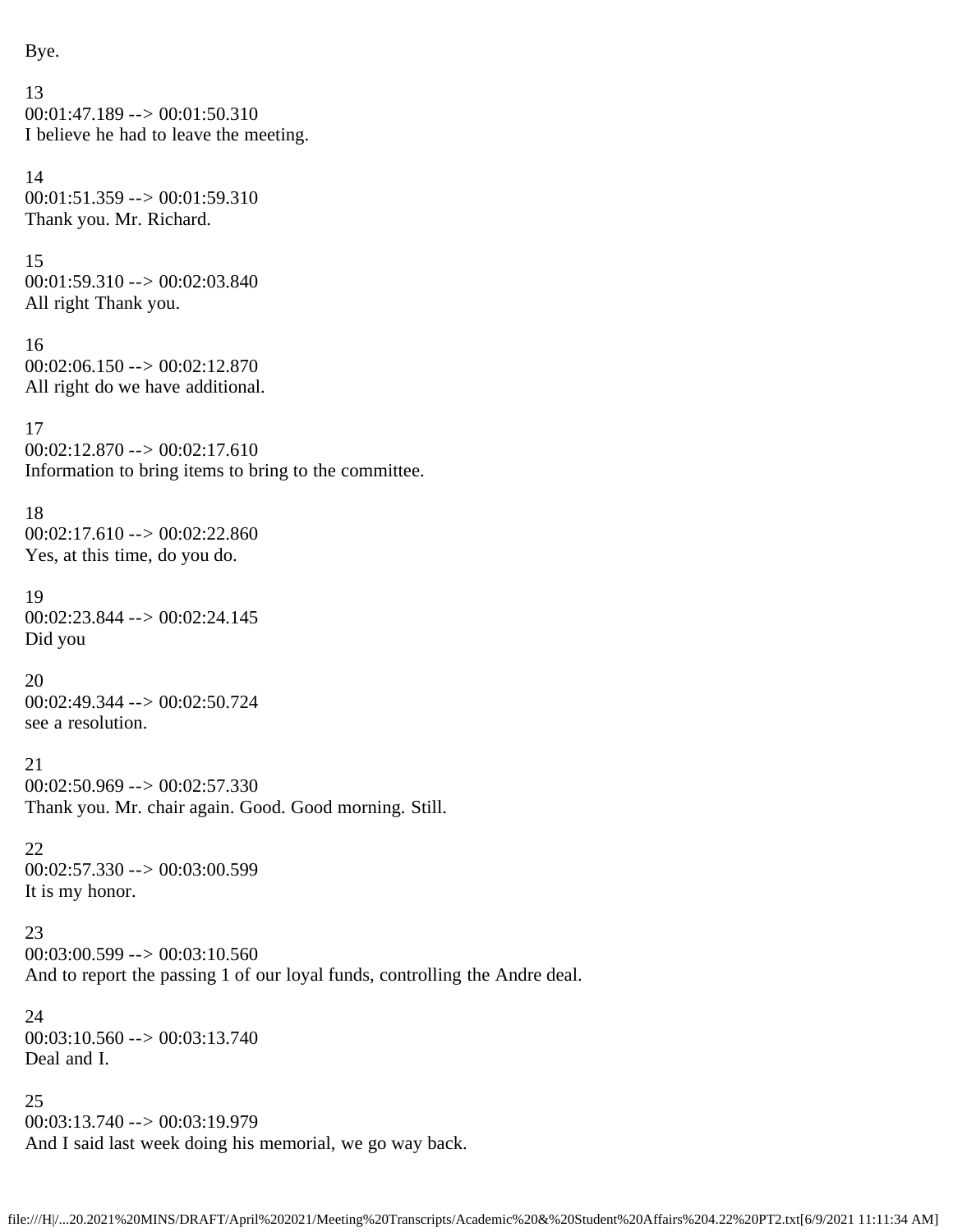26 00:03:19.979 --> 00:03:28.229 And I was able to discuss them without saying that here that request for me.

27 00:03:28.229 --> 00:03:32.430 Here and we were calling.

28 00:03:33.599 --> 00:03:37.349 Holly, we need we're a friend.

29 00:03:37.349 --> 00:03:41.939 And and small period of time, this year, I was the supervisor.

30 00:03:41.939 --> 00:03:48.389 But those are these developments, and there was a very large man in presence.

31  $00:03:48.389 \rightarrow 00:03:53.460$ It was also very large, his personality with large.

32  $00:03:53.460 \rightarrow 00:03:59.729$ And certainly was 1 of those individuals that if there was a issue function.

33 00:03:59.729 --> 00:04:13.379 With the effort in every way possible he passed away last Friday and later that and I Dr. called and we put together a statement and.

34 00:04:13.379 --> 00:04:17.579 And it would be really hard to have to say the Andre Neil was.

35  $00:04:17.579 \rightarrow 00:04:25.379$ That was the moment that we had so I responded to.

36 00:04:25.379 --> 00:04:29.548 On his behalf to say that was.

37 00:04:29.548 --> 00:04:33.538 And has a loyal phone, everything and state university.

38 00:04:33.538 --> 00:04:37.738 Had a very large impact on our students, faculty and staff.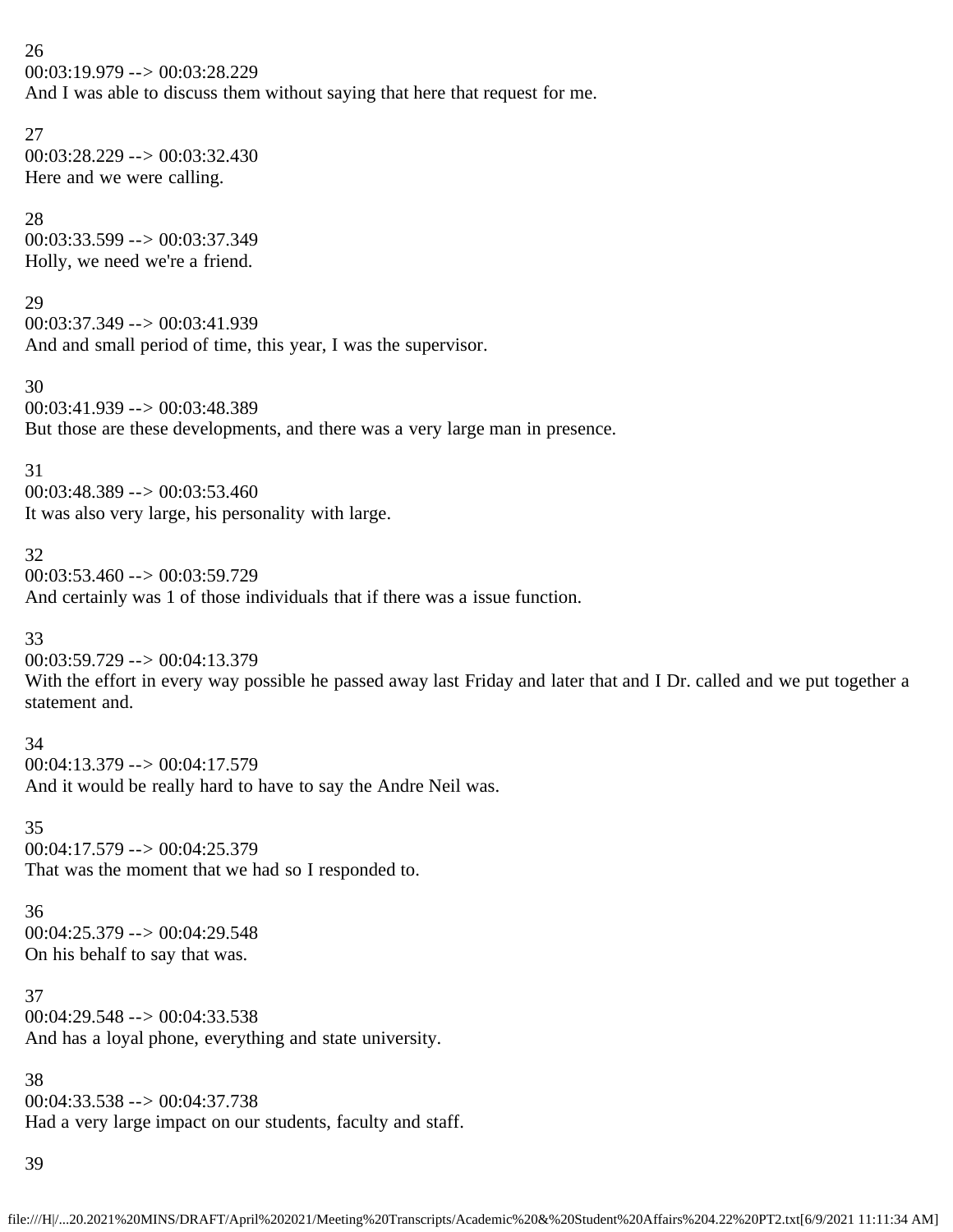00:04:37.738 --> 00:04:46.259 Large picture in both the how now in honor of him, and it will say, donated by the family.

40 00:04:46.259 --> 00:04:49.528 But the nail was.

41 00:04:49.528 --> 00:04:56.459 A true man made by totally incorporated.

42  $00:04:56.459 \rightarrow 00:05:06.778$ And he wore that was prior, he was also a football player or coach here. So most people call them coach.

43  $00:05:06.778 \rightarrow 00:05:09.869$ But that was the title and.

44

00:05:09.869 --> 00:05:14.189 Many people haven't really even knew his 1st name was Andre, because his last name.

### 45

00:05:14.189 --> 00:05:23.249 We call the middle, so thank you for the opportunity to speak on his behalf and for honoring our colleagues.

46  $00:05:23.249 \rightarrow 00:05:26.338$ With the.

47  $00:05:26.338 \rightarrow 00:05:29.338$ For.

48 00:05:29.338 --> 00:05:37.528 Yes, Madam chair I would, I would like to add to MS miss tyler's.

49 00:05:37.528 --> 00:05:47.009 Introduction and sentiment I was, it was a teammate of.

50

00:05:47.009 --> 00:05:58.439 The Andre, Neil, and, uh, he actually, he actually blocked very well for me and I, um.

51 00:05:58.439 --> 00:06:07.468 Would like to submit to the academic and student affairs committee this resolution from.

52 00:06:08.093 --> 00:06:22.644 From the board of visitors submit it to serve as a historical marker to the vs you record for the life and service of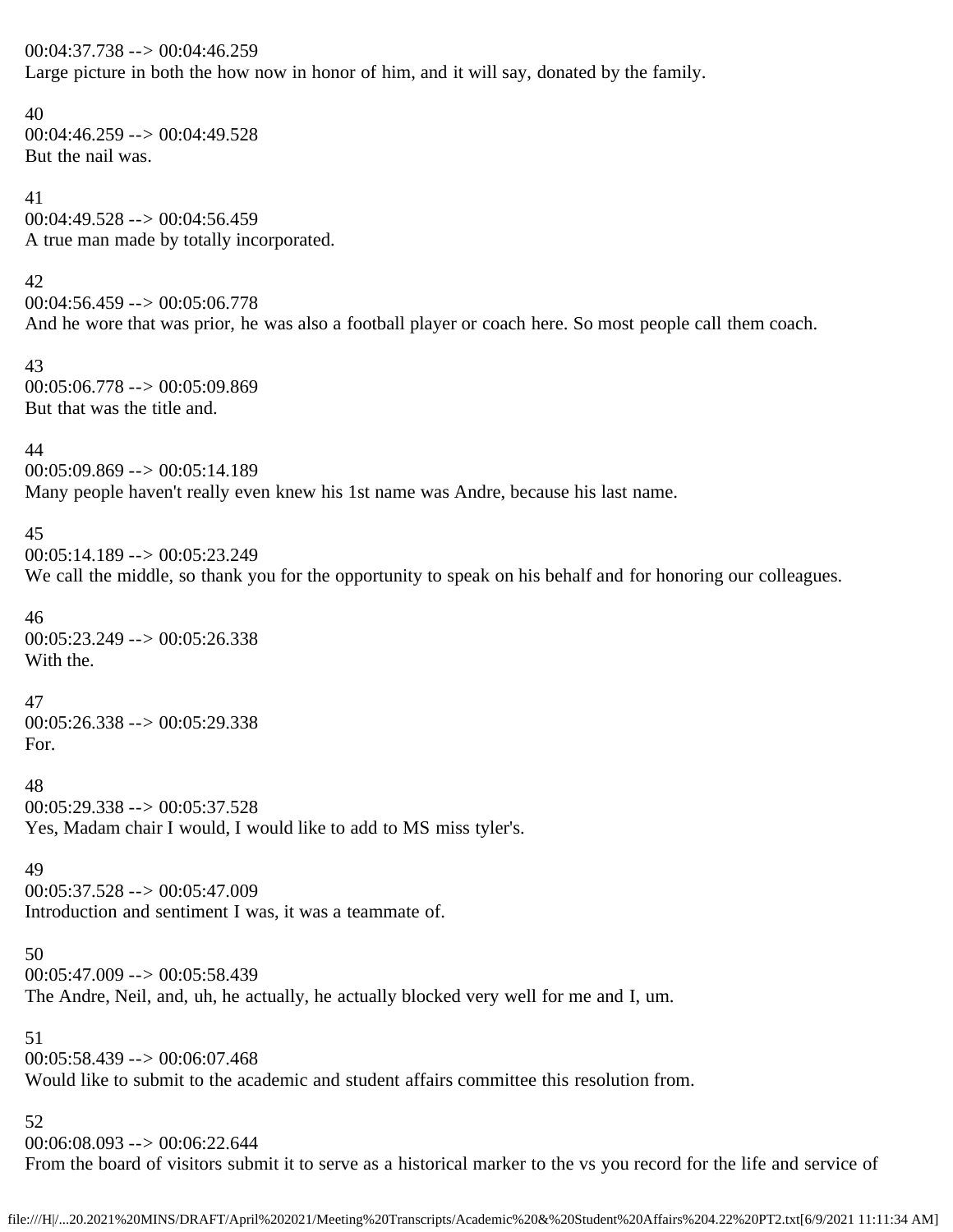Andre Neal enthusiastically

53 00:06:22.644 --> 00:06:23.394 support.

54 00:06:23.879 --> 00:06:30.028 The, the approval of this resolution and ask you for your consideration.

55 00:06:31.348 --> 00:06:35.098 Thanks director are there other comments?

56  $00:06:36.238 \rightarrow 00:06:40.348$ Madam, I too new.

57 00:06:40.348 --> 00:06:46.559 Mr. Neal and and look for trying to do brother. Mr.

58  $00:06:46.559 \rightarrow 00:06:51.028$ Mr. Neil was 1 of the 1st people on campus who.

59  $00:06:51.028 \rightarrow 00:06:54.358$ Saw the need for us to do.

60 00:06:54.358 --> 00:06:57.899 Education regarding prostate cancel several years ago.

61  $00:06:57.899 \rightarrow 00:07:02.519$ And was welcome to me.

62 00:07:02.519 --> 00:07:07.019 For many of those years to do prostate cancer on Saturdays.

63

 $00:07:07.019 \rightarrow 00:07:15.869$ 

For the students and anybody in the community, as he would say, within walking distance, if they didn't have car.

64 00:07:15.869 --> 00:07:19.649 So, I think it's quite appropriate.

65 00:07:19.649 --> 00:07:24.598 Uh, that this resolution be enthusiastically approved.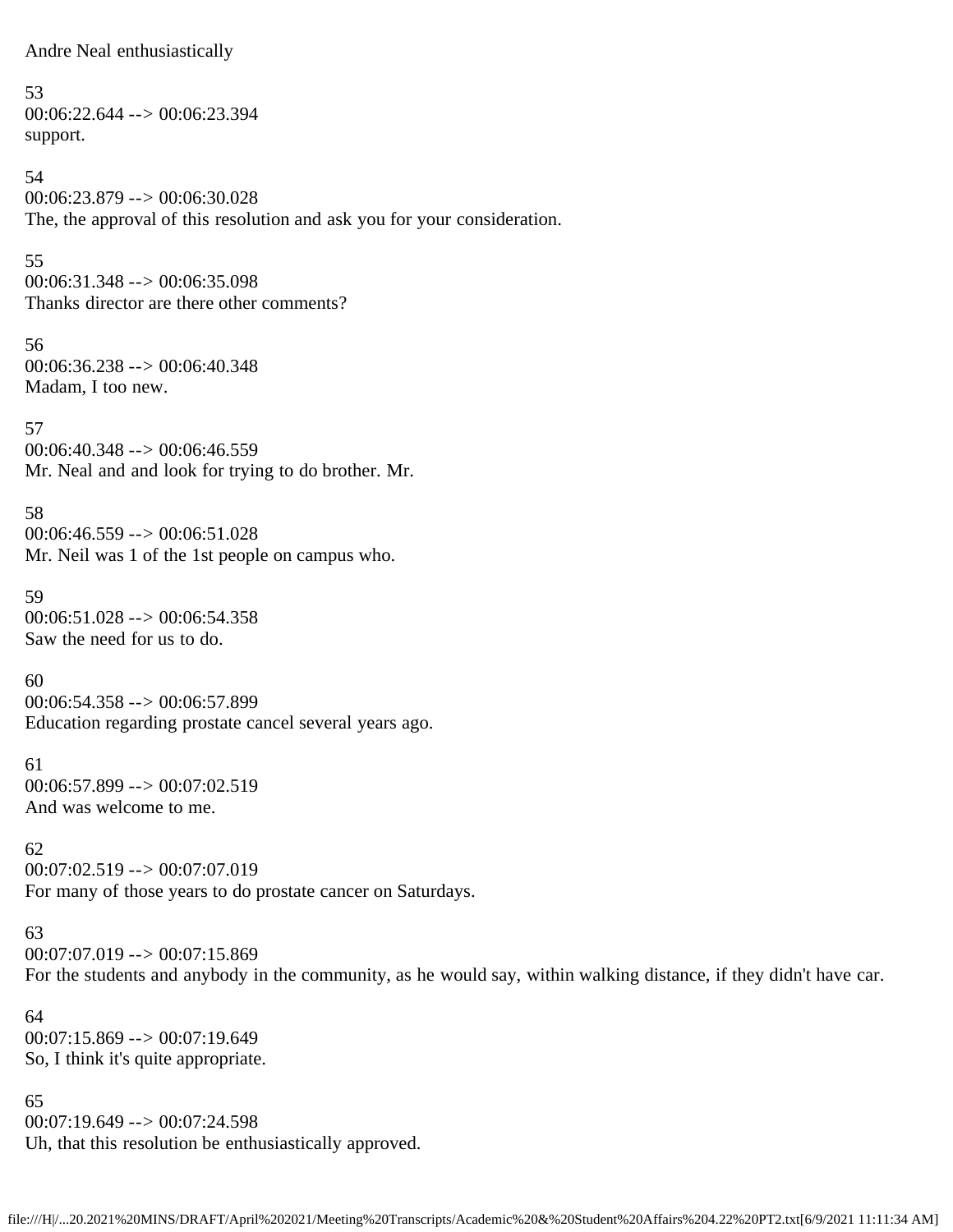66 00:07:26.338 --> 00:07:30.298 Thanks and Mr. yes. 67  $00:07:32.608 \rightarrow 00:07:40.619$ Did I hear someone else. 68 00:07:40.619 --> 00:07:44.788 Would you like us to read the resolution? That would be great. 69 00:07:44.788 --> 00:07:49.199 Silence. 70 00:07:52.738 --> 00:07:57.418 Talk to Ray, just informed us that she thinks the last name is not working. 71 00:07:57.418 --> 00:08:00.598 Okay. 72 00:08:00.598 --> 00:08:09.149 I'm just trying to restart the last right now. 73  $00:08:16.439 \rightarrow 00:08:19.559$ Okay. 74 00:08:19.559 --> 00:08:25.439 Good. 75 00:08:33.028 --> 00:08:36.389 Silence. 76 00:08:55.198 --> 00:08:58.499 Hello. 77 00:09:07.349 --> 00:09:11.038 Silence. 78 00:09:17.849 --> 00:09:23.788 Okay. 79 00:09:23.788 --> 00:09:29.129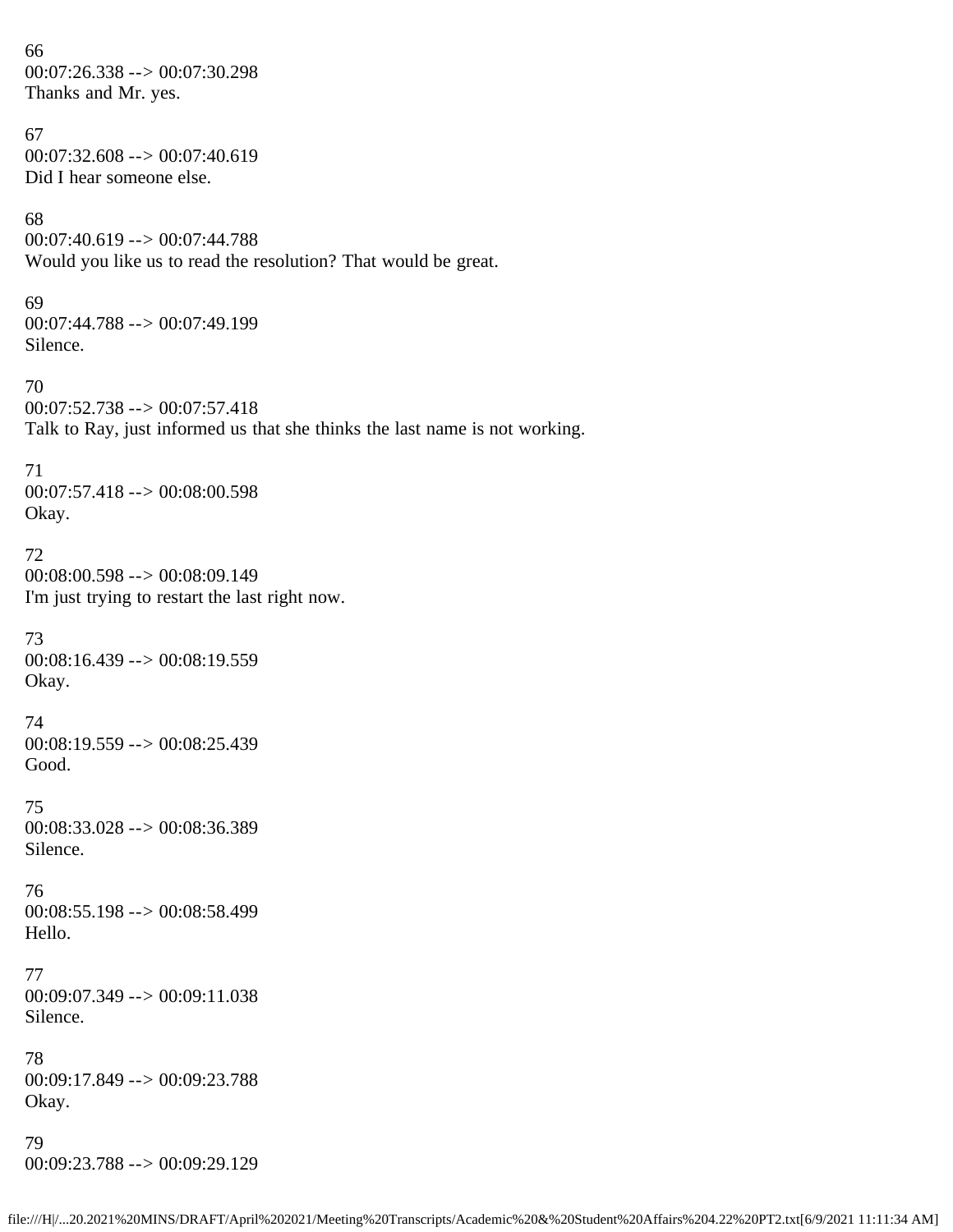Silence.

80 00:09:30.448 --> 00:09:38.278 It appears now back up. 81 00:09:38.278 --> 00:09:44.999 And on behalf of us, I'd like to ask, just find a time to to read the resolutions. 82 00:09:44.999 --> 00:09:48.688 Mom. 83 00:09:48.688 --> 00:09:56.219 For the visit of resolution honoring Mr Andre mail April 23rd 2021. 84 00:09:56.219 --> 00:10:03.178 Whereas the Trojan community lost a loved member and Lloyd fun on Friday, April 9. 85 00:10:03.178 --> 00:10:07.708 2021 with the depth of Mr de Andre. 86  $00:10:07.708 \rightarrow 00:10:15.538$ And whereas, Mr. D Andre deal with a graduate of Virginia State University class of 1996. 87

00:10:15.538 --> 00:10:22.739 And whereas Neil served with care, caring, dignity and excellence.

88 00:10:22.739 --> 00:10:28.019 For the 30 years averaging is taking University in the area of student affairs.

89

00:10:28.019 --> 00:10:41.158 And whereas he served in several positions, including assistant director of student activities, director, or student conduct, and reply and evening supervisor of the student union.

90 00:10:41.158 --> 00:10:50.788 And whereas he was a football coach and advisor to the new chapter of a mega 5 fraternity, incorporated.

91 00:10:50.788 --> 00:10:54.509 Where I was just the pure.

92 00:10:54.509 --> 00:10:58.259 Time energy and gracious.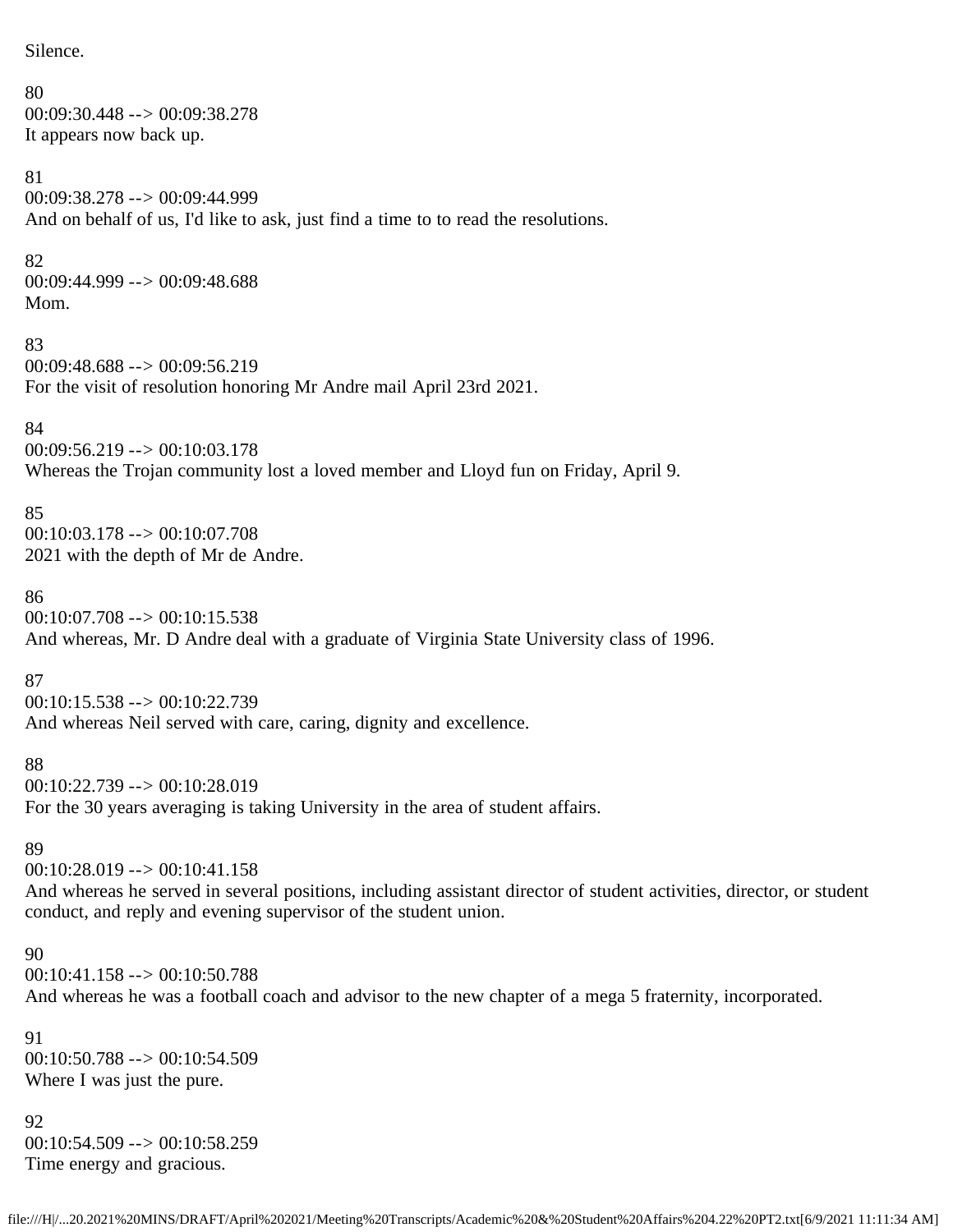#### 93

00:10:58.259 --> 00:11:02.129

And written those fortunate enough to know, and to work with him.

#### 94

00:11:02.129 --> 00:11:08.219 Whereas he was much love and respected by his family.

### 95

 $00:11:08.219 \rightarrow 00:11:11.578$ Brand coworkers and many students.

### 96

 $00:11:11.578 \rightarrow 00:11:15.928$ Go inspired to become active systems and their own community.

### 97

00:11:15.928 --> 00:11:28.078

Whereas his true legacy lies and the profound effect he had on the countless men and women, he mentors coach and advised throughout his career.

98 00:11:28.078 --> 00:11:32.519 Therefore, let it be that the visitor.

### 99

00:11:32.519 --> 00:11:43.889 Virginia State University recognizes the significant contributions of Mr. Andre Neil over the course of his distinguished career and more in depth.

### 100

00:11:43.889 --> 00:11:49.469

And on behalf of administration, faculty, staff and student body members.

### 101

 $00:11:49.469 \rightarrow 00:12:01.558$ 

All of the memory of and the board of visitors, inferior so serious condolences to nails immediate family and friends on this 23rd day of April.

#### 102 00:12:01.558 --> 00:12:04.828 2021.

103  $00:12:06.269 \rightarrow 00:12:15.538$ Maintenance Matt and Tim, I would also offer that before this resolution is signed and placed.

### 104

 $00:12:15.538 \rightarrow 00:12:21.568$ For ever and different documents that we correct the spelling.

### 105

00:12:21.568 --> 00:12:29.158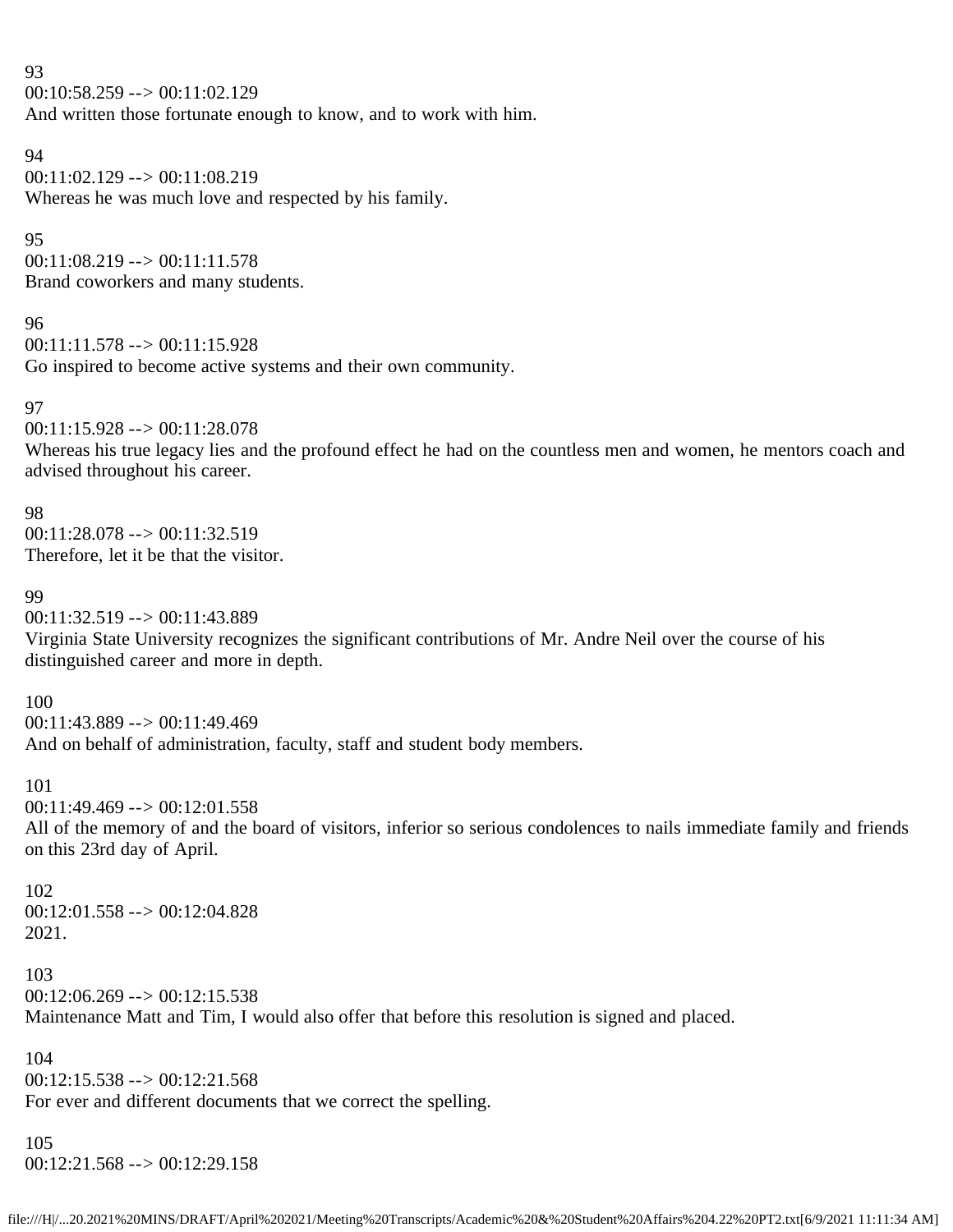On incorporated, the D should be added after Omega satisfy fraternity, incorporate the D is missing.

106  $00:12:36.149 \rightarrow 00:12:45.178$ Thank you thank you. 107 00:12:45.178 --> 00:12:51.688 Thank you do I have a motion for the approval of the resolution. 108 00:12:53.188 --> 00:12:56.609 Until I moved that we approved. 109  $00:12:56.609 \rightarrow 00:13:01.708$ Resolution Thank you. Mr. hill. Do we have a 2nd. 110 00:13:01.708 --> 00:13:05.818 This is great worldly. I will. 2nd, thank you. Sir. 111 00:13:05.818 --> 00:13:09.389 Doctor red, do we need to roll call for this? 112 00:13:16.469 --> 00:13:26.219 Yes, ma'am. I have a question. Do you want to devote call for this resolution only or you include. 113 00:13:26.219 --> 00:13:31.259 The recommendation for the honor degrees and other awards. 114 00:13:33.599 --> 00:13:37.798 We still need to do that. Okay. Let's do both. 115 00:13:37.798 --> 00:13:41.129 All the same time. 116 00:13:41.129 --> 00:13:44.219 Yes. 117  $00:13:50.339 \rightarrow 00:13:57.298$ Was curious I got the garden. 118  $00:13:57.298 \rightarrow 00:14:01.198$ Hi, this video.